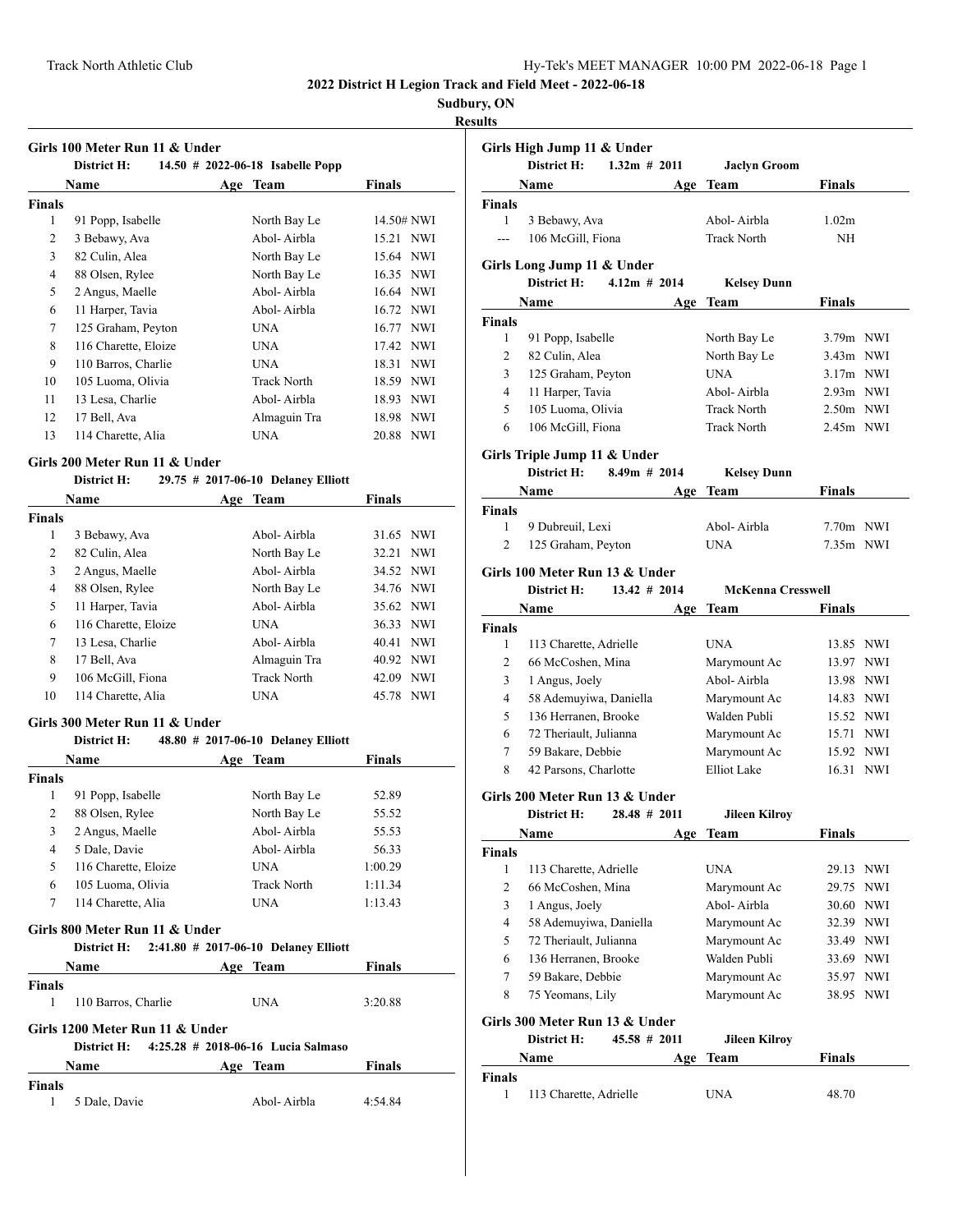ŀ,

**Sudbury, ON**

**Results**

|                | Finals  (Girls 300 Meter Run 13 & Under)     |     |                                       |                   |  |
|----------------|----------------------------------------------|-----|---------------------------------------|-------------------|--|
|                | Name                                         |     | Age Team                              | <b>Finals</b>     |  |
| 2              | 1 Angus, Joely                               |     | Abol-Airbla                           | 50.99             |  |
| 3              | 48 Pineau, Megan                             |     | Lo Ellen                              | 51.02             |  |
| 4              | 58 Ademuyiwa, Daniella                       |     | Marymount Ac                          | 54.58             |  |
| 5              | 72 Theriault, Julianna                       |     | Marymount Ac                          | 55.67             |  |
| 6              | 59 Bakare, Debbie                            |     | Marymount Ac                          | 59.97             |  |
| 7              | 69 Polischuk, Maggie                         |     | Marymount Ac                          | 1:02.25           |  |
| 8              | 75 Yeomans, Lily                             |     | Marymount Ac                          | 1:04.77           |  |
|                | Girls 800 Meter Run 13 & Under               |     |                                       |                   |  |
|                | District H:<br>$2:29.85 \# 2012$             |     | <b>Erin Hansel</b>                    |                   |  |
|                | Name                                         |     | Age Team                              | <b>Finals</b>     |  |
| <b>Finals</b>  |                                              |     |                                       |                   |  |
| 1              | 48 Pineau, Megan                             |     | Lo Ellen                              | 2:54.20           |  |
| 2              | 1 Angus, Joely                               |     | Abol-Airbla                           | 3:01.15           |  |
| 3              | 42 Parsons, Charlotte                        |     | Elliot Lake                           | 3:25.58           |  |
|                |                                              |     |                                       |                   |  |
|                | Girls 1200 Meter Run 13 & Under              |     |                                       |                   |  |
|                | <b>District H:</b>                           |     | 4:06.98 # 2017-06-10 Alison Symington |                   |  |
|                | Name                                         |     | Age Team                              | Finals            |  |
| <b>Finals</b>  |                                              |     |                                       |                   |  |
| 1              | 48 Pineau, Megan                             |     | Lo Ellen                              | 4:44.77           |  |
| 2              | 42 Parsons, Charlotte                        |     | Elliot Lake                           | 5:37.80           |  |
|                | Girls High Jump 13 & Under                   |     |                                       |                   |  |
|                | $1.55m \# 2013$<br>District H:               |     | Shea-Lynn Gioia                       |                   |  |
|                | Name                                         | Age | Team                                  | <b>Finals</b>     |  |
| Finals         |                                              |     |                                       |                   |  |
| 1              |                                              |     | Marymount Ac                          | 1.12m             |  |
|                | 69 Polischuk, Maggie                         |     |                                       |                   |  |
| $\overline{2}$ | 75 Yeomans, Lily                             |     | Marymount Ac                          | 1.07 <sub>m</sub> |  |
|                |                                              |     |                                       |                   |  |
|                | Girls Long Jump 13 & Under                   |     |                                       |                   |  |
|                | District H:<br>$4.56m$ # 2013                |     | Sheai-Lynn Gioia                      |                   |  |
|                | Name                                         |     | Age Team                              | Finals            |  |
| Finals         |                                              |     |                                       |                   |  |
| 1              | 42 Parsons, Charlotte                        |     | Elliot Lake                           | $3.47m$ NWI       |  |
| 2              | 136 Herranen, Brooke                         |     | Walden Publi                          | $3.30m$ NWI       |  |
|                | Girls Triple Jump 13 & Under                 |     |                                       |                   |  |
|                | District H: $9.53m \# 2012$                  |     | <b>Shea-Lynn Gioia</b>                |                   |  |
|                | <b>Name</b>                                  | Age | <b>Team</b>                           | <b>Finals</b>     |  |
| Finals         |                                              |     |                                       |                   |  |
| 1              | 66 McCoshen, Mina                            |     | Marymount Ac                          | 8.05m NWI         |  |
| 2              | 136 Herranen, Brooke                         |     | Walden Publi                          | 7.86m NWI         |  |
| 3              | 42 Parsons, Charlotte                        |     | Elliot Lake                           | 6.96m NWI         |  |
| 4              | 69 Polischuk, Maggie                         |     | Marymount Ac                          | $6.47m$ NWI       |  |
|                |                                              |     |                                       |                   |  |
|                | Girls Shot Put 13 & Under<br>$8.57m \# 2019$ |     |                                       |                   |  |
|                | District H:                                  |     | <b>Brooke Gibeault</b>                |                   |  |
|                | Name                                         | Age | Team                                  | <b>Finals</b>     |  |
| Finals         |                                              |     |                                       |                   |  |
| 1<br>2         | 69 Polischuk, Maggie<br>66 McCoshen, Mina    |     | Marymount Ac<br>Marymount Ac          | 6.77m<br>6.63m    |  |

| Girls 100 Meter Run 15 & Under<br>13.05 # 2022-06-18 Mélina Doiron<br>District H: |                         |              |                     |  |
|-----------------------------------------------------------------------------------|-------------------------|--------------|---------------------|--|
|                                                                                   | Name                    | Age Team     | Finals              |  |
| <b>Finals</b>                                                                     |                         |              |                     |  |
|                                                                                   | 8 Doiron, Mélina        | Abol-Airbla  | 13.05# NWI          |  |
| 2                                                                                 | 51 Oke, Alyna           | Lockerby     | 13.50 NWI           |  |
| 3                                                                                 | 15 Paradis, Jade        | Abol-Airbla  | 14.03 NWI           |  |
| 4                                                                                 | 130 McCarville, Madison | UNA          | 14.98 NWI           |  |
| 5                                                                                 | 63 Jutila, Maili        | Marymount Ac | <b>NWI</b><br>15.00 |  |

# **Girls 200 Meter Run 15 & Under**

#### **District H: 26.69 # 2016-06-11 Christina Robert**

| Name   |                   | Age Team     | <b>Finals</b> |            |
|--------|-------------------|--------------|---------------|------------|
| Finals |                   |              |               |            |
|        | 8 Doiron, Mélina  | Abol-Airbla  | 27.48 NWI     |            |
| 2      | 51 Oke, Alyna     | Lockerby     | 28.39 NWI     |            |
| 3      | 109 Ball, Olivia  | <b>UNA</b>   | 29.47 NWI     |            |
| 4      | 15 Paradis, Jade  | Abol-Airbla  | 29.87 NWI     |            |
| 5      | 63 Jutila, Maili  | Marymount Ac | 30.98 NWI     |            |
| 6      | 16 Petroski, Aria | Abol-Airbla  | 31.17 NWI     |            |
| 7      | 108 Balfe, Mya    | UNA          | 31.20         | NWI        |
| 8      | 67 Nowe, Ella     | Marymount Ac | 33.07         | <b>NWI</b> |

#### **Girls 300 Meter Run 15 & Under**

#### **District H: 43.46 # 2018-06-16 Janae Hardware**

|               | <b>Name</b>       | Age | Team         | <b>Finals</b> |  |
|---------------|-------------------|-----|--------------|---------------|--|
| <b>Finals</b> |                   |     |              |               |  |
|               | 6 Dale, Gracie    |     | Abol-Airbla  | 47.07         |  |
| 2             | 51 Oke, Alyna     |     | Lockerby     | 47.17         |  |
| 3             | 16 Petroski, Aria |     | Abol-Airbla  | 50.60         |  |
| 4             | 83 Culin, Emma    |     | North Bay Le | 54.78         |  |

#### **Girls 800 Meter Run 15 & Under**

|               | District H:                     | $2:24.68 \# 2019$ | <b>Alison Symington</b> |               |
|---------------|---------------------------------|-------------------|-------------------------|---------------|
|               | <b>Name</b>                     | Age               | Team                    | <b>Finals</b> |
| <b>Finals</b> |                                 |                   |                         |               |
| 1             | 70 Salmaso, Lucia               |                   | Marymount Ac            | 2:33.78       |
| 2             | 6 Dale, Gracie                  |                   | Abol-Airbla             | 2:35.35       |
| 3             | 71 Syncox, Amanda               |                   | Marymount Ac            | 2:49.89       |
| 4             | 60 Ceccon, Barbara              |                   | Marymount Ac            | 2:52.83       |
| 5             | 90 Popp, Carlie                 |                   | North Bay Le            | 3:02.27       |
| 6             | 64 Kingshott, Tia               |                   | Marymount Ac            | 3:15.64       |
|               | Girls 1200 Meter Run 15 & Under |                   |                         |               |

**District H: 4:01.44 # 2019 Alison Symington**

|               | Name                 |                                                      | Age Team                 | <b>Finals</b> |            |
|---------------|----------------------|------------------------------------------------------|--------------------------|---------------|------------|
| <b>Finals</b> |                      |                                                      |                          |               |            |
| 1             | 95 Daguerre, Jillian |                                                      | Real North A             | 4:27.71       |            |
| 2             | 64 Kingshott, Tia    |                                                      | Marymount Ac             | 5:11.48       |            |
|               | District H:          | Girls 80 Meter Hurdles 15 & Under<br>$13.33 \# 2013$ | <b>Claudia Schlosser</b> |               |            |
|               | Name                 |                                                      | Age Team                 | <b>Finals</b> |            |
| <b>Finals</b> |                      |                                                      |                          |               |            |
|               | 20 Griffiths, Lily   |                                                      | Almaguin Tra             | 14.60         | <b>NWI</b> |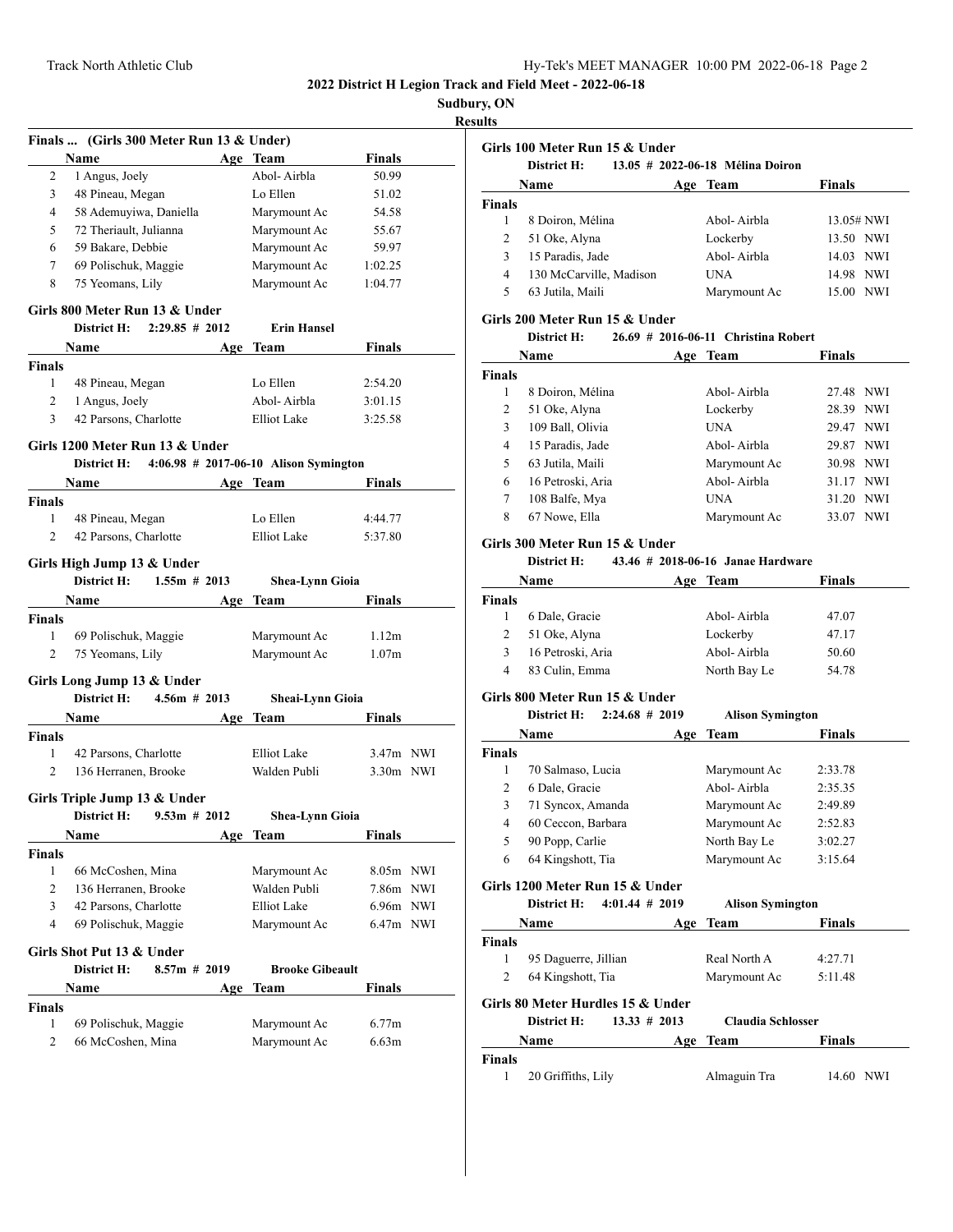**Results**

|                            | Girls 200 Meter Hurdles 15 & Under<br>$30.27$ # 2013                 |     |                                                |                   |  |  |  |
|----------------------------|----------------------------------------------------------------------|-----|------------------------------------------------|-------------------|--|--|--|
|                            | District H:                                                          |     | <b>Claudia Schlosser</b>                       |                   |  |  |  |
|                            | Name                                                                 |     | Age Team                                       | <b>Finals</b>     |  |  |  |
| <b>Finals</b>              |                                                                      |     |                                                |                   |  |  |  |
| $\mathbf{1}$               | 20 Griffiths, Lily                                                   |     | Almaguin Tra                                   | 33.87 NWI         |  |  |  |
| 2                          | 132 St Amour, Maddyn                                                 |     | <b>UNA</b>                                     | 37.61 NWI         |  |  |  |
|                            | Girls 1500 Meter Steeplechase No water jum 15 & Under<br>District H: |     | 5:51.54 # 2016-06-11 Nathalie Marks De Chabris |                   |  |  |  |
|                            | Name                                                                 |     | Age Team                                       | <b>Finals</b>     |  |  |  |
|                            |                                                                      |     |                                                |                   |  |  |  |
| <b>Finals</b><br>1         |                                                                      |     | Real North A                                   | 6:21.97           |  |  |  |
|                            | 95 Daguerre, Jillian                                                 |     |                                                |                   |  |  |  |
| Girls High Jump 15 & Under |                                                                      |     |                                                |                   |  |  |  |
|                            | District H:                                                          |     | $1.61m$ # 2017-06-10 Amy Connelly              |                   |  |  |  |
|                            | <b>Name</b>                                                          |     | Age Team                                       | Finals            |  |  |  |
| <b>Finals</b>              |                                                                      |     |                                                |                   |  |  |  |
| 1                          | 60 Ceccon, Barbara                                                   |     | Marymount Ac                                   | 1.30 <sub>m</sub> |  |  |  |
| $\overline{c}$             | 65 Laurent, Sienna                                                   |     | Marymount Ac                                   | 1.15m             |  |  |  |
|                            |                                                                      |     |                                                |                   |  |  |  |
|                            | Girls Long Jump 15 & Under                                           |     |                                                |                   |  |  |  |
|                            | District H:<br>$5.04m$ # 2014                                        |     | <b>Allison Byrnes</b>                          |                   |  |  |  |
|                            | Name                                                                 | Age | Team                                           | <b>Finals</b>     |  |  |  |
| <b>Finals</b>              |                                                                      |     |                                                |                   |  |  |  |
| 1                          | 108 Balfe, Mya                                                       |     | <b>UNA</b>                                     | $4.23m$ NWI       |  |  |  |
| 2                          | 90 Popp, Carlie                                                      |     | North Bay Le                                   | $4.18m$ NWI       |  |  |  |
| 3                          | 63 Jutila, Maili                                                     |     | Marymount Ac                                   | $3.92m$ NWI       |  |  |  |
| 4                          | 83 Culin, Emma                                                       |     | North Bay Le                                   | $3.83m$ NWI       |  |  |  |
| 5                          | 20 Griffiths, Lily                                                   |     | Almaguin Tra                                   | $3.73m$ NWI       |  |  |  |
| 6                          | 130 McCarville, Madison                                              |     | <b>UNA</b>                                     | $3.58m$ NWI       |  |  |  |
| 7                          | 16 Petroski, Aria                                                    |     | Abol-Airbla                                    | $3.47m$ NWI       |  |  |  |
| 8                          | 65 Laurent, Sienna                                                   |     | Marymount Ac                                   | $3.21m$ NWI       |  |  |  |
| 9                          | 61 Dutrisac, Cassidy                                                 |     | Marymount Ac                                   | $3.11m$ NWI       |  |  |  |
|                            | Girls Triple Jump 15 & Under                                         |     |                                                |                   |  |  |  |
|                            | District H: 11.02m # 2016-06-11 Hanna Jodoin                         |     |                                                |                   |  |  |  |
|                            | Name                                                                 |     | Age Team                                       | <b>Finals</b>     |  |  |  |
| <b>Finals</b>              |                                                                      |     |                                                |                   |  |  |  |
| 1                          | 8 Doiron, Mélina                                                     |     | Abol-Airbla                                    | 9.59m NWI         |  |  |  |
| 2                          | 108 Balfe, Mya                                                       |     | <b>UNA</b>                                     | $9.41m$ NWI       |  |  |  |
|                            | 63 Jutila, Maili                                                     |     |                                                |                   |  |  |  |
| 3                          |                                                                      |     | Marymount Ac                                   | 8.23m NWI         |  |  |  |
| 4                          | 65 Laurent, Sienna                                                   |     | Marymount Ac                                   | 7.54m NWI         |  |  |  |
|                            | Girls Shot Put 15 & Under                                            |     |                                                |                   |  |  |  |
|                            | District H:<br>$11.48m$ # 2012                                       |     | <b>Emily Good</b>                              |                   |  |  |  |
|                            | Name                                                                 | Age | Team                                           | <b>Finals</b>     |  |  |  |
| <b>Finals</b>              |                                                                      |     |                                                |                   |  |  |  |
| 1                          | 73 Thomas, Kayiesha                                                  |     | Marymount Ac                                   | 11.08m            |  |  |  |
| 2                          | 83 Culin, Emma                                                       |     | North Bay Le                                   | 9.08 <sub>m</sub> |  |  |  |
| 3                          | 134 Watson, Emery                                                    |     | <b>UNA</b>                                     | 8.79m             |  |  |  |
| 4                          | 61 Dutrisac, Cassidy                                                 |     | Marymount Ac                                   | 7.04m             |  |  |  |
| 5                          | 65 Laurent, Sienna                                                   |     | Marymount Ac                                   | 6.11 <sub>m</sub> |  |  |  |
|                            |                                                                      |     |                                                |                   |  |  |  |

| uns           |                                                                               |     |                                     |                    |  |
|---------------|-------------------------------------------------------------------------------|-----|-------------------------------------|--------------------|--|
|               | Girls Discus Throw 15 & Under<br>District H: 31.58m # 2018-06-16 Lauren Fearn |     |                                     |                    |  |
|               | Name                                                                          |     | Age Team                            | <b>Finals</b>      |  |
| <b>Finals</b> |                                                                               |     |                                     |                    |  |
| 1             | 73 Thomas, Kayiesha                                                           |     | Marymount Ac                        | 17.50m             |  |
| 2             | 132 St Amour, Maddyn                                                          |     | <b>UNA</b>                          | 13.50m             |  |
|               |                                                                               |     |                                     |                    |  |
|               | Girls Javelin Throw 15 & Under                                                |     |                                     |                    |  |
|               | District H:                                                                   |     | 36.65m # 2016-06-11 Jenna Fleming   |                    |  |
|               | Name                                                                          |     | Age Team                            | <b>Finals</b>      |  |
| Finals        |                                                                               |     |                                     |                    |  |
| 1             | 73 Thomas, Kayiesha                                                           |     | Marymount Ac                        | 30.91 <sub>m</sub> |  |
| 2             | 90 Popp, Carlie                                                               |     | North Bay Le                        | 22.63m             |  |
|               | Girls 100 Meter Run 17 & Under                                                |     |                                     |                    |  |
|               | District H:                                                                   |     | 12.32 # 2018-06-16 Christina Robert |                    |  |
|               | Name                                                                          |     | Age Team                            | Finals             |  |
| Finals        |                                                                               |     |                                     |                    |  |
| 1             | 25 Remillard, Aimie                                                           |     | Bishop Alexa                        | 13.37 NWI          |  |
| 2             | 19 Darling, Cecilia                                                           |     | Almaguin Tra                        | 13.59 NWI          |  |
| 3             | 97 Gibeault, Brooke                                                           |     | <b>Track North</b>                  | 13.90 NWI          |  |
| 4             | 30 Jeffery, Brooke                                                            |     | Central Algo                        | 14.49 NWI          |  |
| 5             | 99 Spicer, Grace                                                              |     | <b>Track North</b>                  | 14.50 NWI          |  |
|               |                                                                               |     |                                     |                    |  |
|               | Girls 200 Meter Run 17 & Under<br>District H:                                 |     | 26.15 # 2018-06-16 Christina Robert |                    |  |
|               |                                                                               |     |                                     |                    |  |
|               | Name                                                                          |     | Age Team                            | Finals             |  |
| Finals        |                                                                               |     |                                     |                    |  |
| 1<br>2        | 25 Remillard, Aimie                                                           |     | Bishop Alexa<br><b>Track North</b>  | 28.25 NWI          |  |
|               | 97 Gibeault, Brooke                                                           |     |                                     | 28.66 NWI          |  |
| 3             | 62 Guse, Tara                                                                 |     | Marymount Ac                        | 29.67 NWI          |  |
| 4             | 35 Smith, Fischer                                                             |     | Central Algo                        | 30.33 NWI          |  |
|               | Girls 400 Meter Run 17 & Under                                                |     |                                     |                    |  |
|               | District H:<br>$59.72 \pm 2019$                                               |     | <b>Janae Hardware</b>               |                    |  |
|               | Name                                                                          |     | Age Team                            | <b>Finals</b>      |  |
| Finals        |                                                                               |     |                                     |                    |  |
| 1             | 70 Salmaso, Lucia                                                             |     | Marymount Ac                        | 1:02.65            |  |
| 2             | 19 Darling, Cecilia                                                           |     | Almaguin Tra                        | 1:06.80            |  |
| 3             | 35 Smith, Fischer                                                             |     | Central Algo                        | 1:10.31            |  |
| 4             | 62 Guse, Tara                                                                 |     | Marymount Ac                        | 1:10.85            |  |
| 5             | 71 Syncox, Amanda                                                             |     | Marymount Ac                        | 1:11.16            |  |
| 6             | 97 Gibeault, Brooke                                                           |     | <b>Track North</b>                  | 1:11.81            |  |
| 7             | 60 Ceccon, Barbara                                                            |     | Marymount Ac                        | 1:13.49            |  |
| 8             | 64 Kingshott, Tia                                                             |     | Marymount Ac                        | 1:31.76            |  |
|               |                                                                               |     |                                     |                    |  |
|               | Girls 800 Meter Run 17 & Under                                                |     |                                     |                    |  |
|               | District H:<br>$2:23.30 \# 2014$                                              |     | Lydia Heimonen                      |                    |  |
|               | Name                                                                          | Age | Team                                | Finals             |  |
| Finals        |                                                                               |     |                                     |                    |  |
| 1             | 52 Pineau, Lauren                                                             |     | Lockerby                            | 2:42.75            |  |
| 2             | 35 Smith, Fischer                                                             |     | Central Algo                        | 2:46.01            |  |
| 3             | 32 Martineau, Ella                                                            |     | Central Algo                        | 2:50.43            |  |
| 4             | 53 Schulte-Hostedde, Ivy                                                      |     | Lockerby                            | 2:51.75            |  |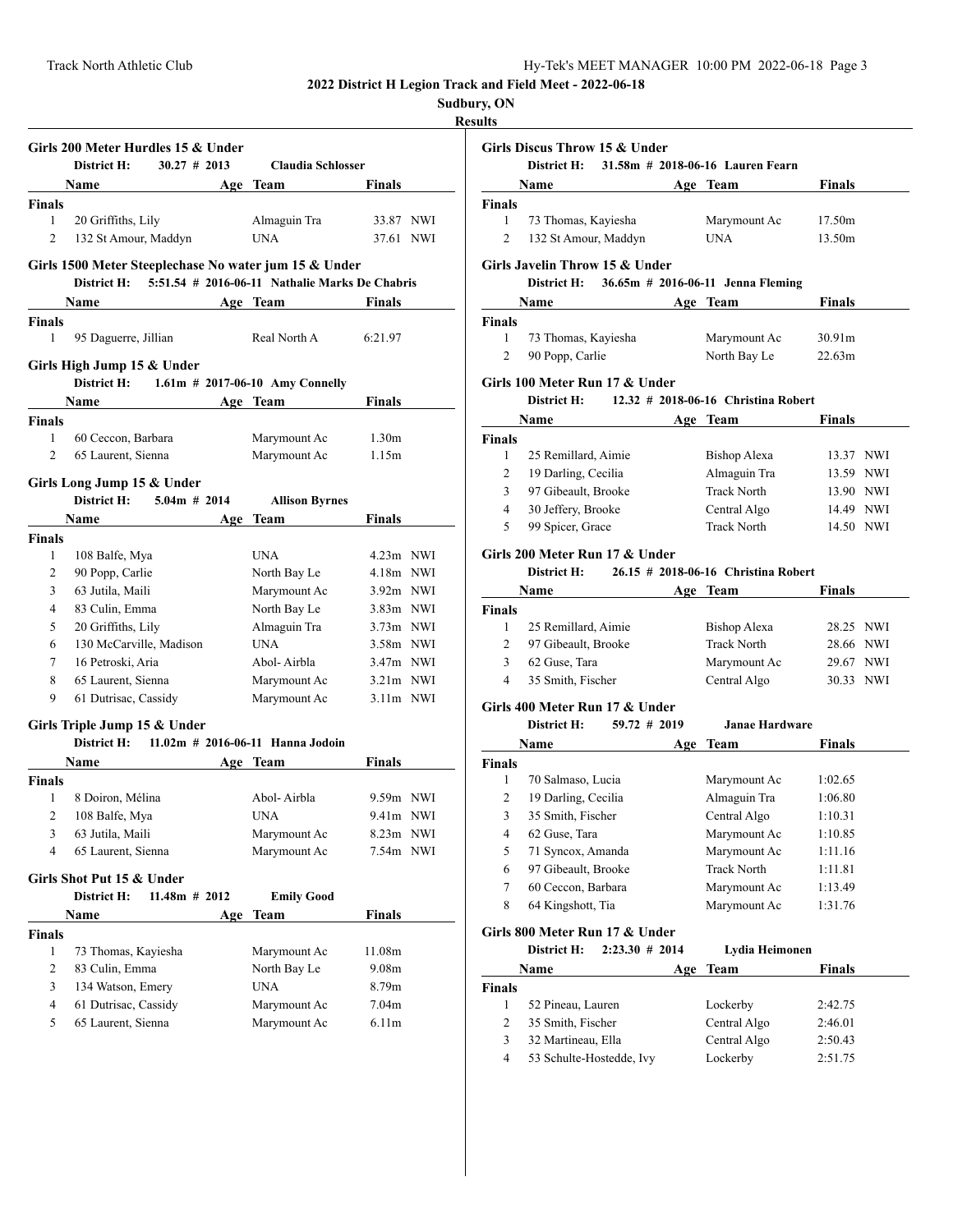# **Sudbury, ON**

### **Results**

|                | Girls 1500 Meter Run 17 & Under                                                          |     |                                   |                   |  |
|----------------|------------------------------------------------------------------------------------------|-----|-----------------------------------|-------------------|--|
|                | District H:<br>5:08.60#2014                                                              |     | <b>Megan Cruickshank</b>          |                   |  |
|                | Name                                                                                     |     | Age Team                          | Finals            |  |
| <b>Finals</b>  |                                                                                          |     |                                   |                   |  |
| 1              | 56 Kasunich, Maren                                                                       |     | Manitoulin S                      | 5:10.84           |  |
| 2              | 52 Pineau, Lauren                                                                        |     | Lockerby                          | 5:14.26           |  |
| 3              | 70 Salmaso, Lucia                                                                        |     | Marymount Ac                      | 5:23.46           |  |
| 4              | 89 Pilon, Michelle                                                                       |     | North Bay Le                      | 5:23.58           |  |
| 5              | 49 Jones, Bay                                                                            |     | Lockerby                          | 5:55.60           |  |
| 6              | 53 Schulte-Hostedde, Ivy                                                                 |     | Lockerby                          | 6:03.34           |  |
| $\tau$         | 32 Martineau, Ella                                                                       |     | Central Algo                      | 6:25.29           |  |
|                | Girls 3000 Meter Run 17 & Under<br>District H: 10:55.47 # 2022-06-18 Maren Kasunich      |     |                                   |                   |  |
|                | Name                                                                                     |     | Age Team                          | Finals            |  |
| <b>Finals</b>  |                                                                                          |     |                                   |                   |  |
| 1              | 56 Kasunich, Maren                                                                       |     | Manitoulin S                      | 10:55.47#         |  |
|                |                                                                                          |     |                                   |                   |  |
| 2              | 89 Pilon, Michelle                                                                       |     | North Bay Le                      | 11:38.73          |  |
| 3              | 95 Daguerre, Jillian                                                                     |     | Real North A                      | 11:53.93          |  |
|                | Girls 100 Meter Hurdles 17 & Under<br>District H:                                        |     | 16.17 # 2016-06-11 Morgan Smith   |                   |  |
|                | <b>Name</b>                                                                              |     | Age Team                          | <b>Finals</b>     |  |
| <b>Finals</b>  |                                                                                          |     |                                   |                   |  |
| 1              | 19 Darling, Cecilia                                                                      |     | Almaguin Tra                      | 16.42 NWI         |  |
| $\overline{2}$ | 25 Remillard, Aimie                                                                      |     | <b>Bishop Alexa</b>               | 20.98 NWI         |  |
|                |                                                                                          |     |                                   |                   |  |
|                | Girls 400 Meter Hurdles 17 & Under<br>District H: $1:08.65 \# 2019-06-10$ Janae Hardware |     |                                   |                   |  |
|                | <b>Name</b>                                                                              |     | Age Team                          | Finals            |  |
| <b>Finals</b>  |                                                                                          |     |                                   |                   |  |
| 1              | 19 Darling, Cecilia                                                                      |     | Almaguin Tra                      | 1:13.26           |  |
| 2              | 62 Guse, Tara                                                                            |     | Marymount Ac                      | 1:18.34           |  |
|                |                                                                                          |     |                                   |                   |  |
|                | Girls 2000 Meter Steeplechase 17 & Under                                                 |     |                                   |                   |  |
|                | District H: 7:41.75 # 2022-06-18 Maren Kasunich                                          |     |                                   |                   |  |
|                | Name                                                                                     |     | Age Team                          | <b>Finals</b>     |  |
| <b>Finals</b>  |                                                                                          |     |                                   |                   |  |
| 1              | 56 Kasunich, Maren                                                                       |     | Manitoulin S                      | 7:41.75#          |  |
| $\overline{c}$ | 49 Jones, Bay                                                                            |     | Lockerby                          | 9:01.92           |  |
| 3              | 32 Martineau, Ella                                                                       |     | Central Algo                      | 9:48.75           |  |
|                | Girls High Jump 17 & Under                                                               |     |                                   |                   |  |
|                | District H:                                                                              |     | 1.61m # 2017-06-10 Caleigh Porter |                   |  |
|                | Name                                                                                     |     | Age Team                          | Finals            |  |
| Finals         |                                                                                          |     |                                   |                   |  |
| 1              | 99 Spicer, Grace                                                                         |     | <b>Track North</b>                | 1.25m             |  |
| $\overline{2}$ | 30 Jeffery, Brooke                                                                       |     | Central Algo                      | 1.20 <sub>m</sub> |  |
|                | Girls Long Jump 17 & Under                                                               |     |                                   |                   |  |
|                | $5.12m$ # 2011<br>District H:                                                            |     | Rachel Maclennan                  |                   |  |
|                | Name                                                                                     | Age | Team                              | Finals            |  |
| <b>Finals</b>  |                                                                                          |     |                                   |                   |  |
| 1              | 36 Thomas, Samantha                                                                      |     | Central Algo                      | 4.58m NWI         |  |
| 2              | 30 Jeffery, Brooke                                                                       |     | Central Algo                      | 4.02m NWI         |  |
| 3              | 99 Spicer, Grace                                                                         |     | <b>Track North</b>                | 3.99m NWI         |  |

| 4                                                                            | 27 Brisson, Lisa                                                | Central Algo           | 3.34m NWI         |  |  |  |  |
|------------------------------------------------------------------------------|-----------------------------------------------------------------|------------------------|-------------------|--|--|--|--|
|                                                                              |                                                                 |                        |                   |  |  |  |  |
| Girls Triple Jump 17 & Under<br>District H: 11.20m # 2018-06-16 Hanna Jodoin |                                                                 |                        |                   |  |  |  |  |
|                                                                              | Name                                                            | Age Team               | <b>Finals</b>     |  |  |  |  |
|                                                                              |                                                                 |                        |                   |  |  |  |  |
| Finals<br>1                                                                  | 36 Thomas, Samantha                                             | Central Algo           | 10.42m NWI        |  |  |  |  |
| $\overline{2}$                                                               | 25 Remillard, Aimie                                             | Bishop Alexa           | 9.96m NWI         |  |  |  |  |
|                                                                              |                                                                 |                        |                   |  |  |  |  |
|                                                                              | Girls Shot Put 17 & Under                                       |                        |                   |  |  |  |  |
|                                                                              | District H: $12.02m \# 2017-06-10$ Grace Michauville            |                        |                   |  |  |  |  |
|                                                                              | Name $\qquad \qquad$                                            | Age Team               | <b>Finals</b>     |  |  |  |  |
| <b>Finals</b>                                                                |                                                                 |                        |                   |  |  |  |  |
| 1                                                                            | 97 Gibeault, Brooke                                             | <b>Track North</b>     | 10.66m            |  |  |  |  |
| $\overline{c}$                                                               | 27 Brisson, Lisa                                                | Central Algo           | 8.07 <sub>m</sub> |  |  |  |  |
|                                                                              | Girls Discus Throw 17 & Under                                   |                        |                   |  |  |  |  |
|                                                                              | District $H: 37.15m \# 2018-06-16$ Grace Michauville            |                        |                   |  |  |  |  |
|                                                                              | Name                                                            | Age Team               | Finals            |  |  |  |  |
| <b>Finals</b>                                                                |                                                                 |                        |                   |  |  |  |  |
| $\mathbf{1}$                                                                 | 27 Brisson, Lisa                                                | Central Algo           | 22.95m            |  |  |  |  |
| 2                                                                            | 50 Morrissey, Norah                                             | Lockerby               | 16.66m            |  |  |  |  |
|                                                                              |                                                                 |                        |                   |  |  |  |  |
|                                                                              | Girls Javelin Throw 17 & Under                                  |                        |                   |  |  |  |  |
|                                                                              | District H: 43.07m # 2018-06-16 Jenna Fleming                   |                        |                   |  |  |  |  |
|                                                                              | <b>Name</b>                                                     | Age Team               | <b>Finals</b>     |  |  |  |  |
| Finals<br>1                                                                  |                                                                 |                        | 25.64m            |  |  |  |  |
|                                                                              | 27 Brisson, Lisa                                                | Central Algo           |                   |  |  |  |  |
| Boys 100 Meter Run 11 & Under                                                |                                                                 |                        |                   |  |  |  |  |
|                                                                              |                                                                 |                        |                   |  |  |  |  |
|                                                                              | District H:<br>$14.70 \# 2019$                                  | <b>Janssen Bettiol</b> |                   |  |  |  |  |
|                                                                              | Name                                                            | Age Team               | Finals            |  |  |  |  |
| <b>Finals</b>                                                                |                                                                 |                        |                   |  |  |  |  |
| 1                                                                            | 10 Esmie, Nehemiah                                              | Abol-Airbla            | 16.03 NWI         |  |  |  |  |
| 2                                                                            | 111 Barros, Max                                                 | UNA                    | 16.65 NWI         |  |  |  |  |
| 3                                                                            | 102 Herranen, Drew                                              | <b>Track North</b>     | 16.66 NWI         |  |  |  |  |
| 4                                                                            | 129 Lafrenière, Joey                                            | <b>UNA</b>             | 18.18 NWI         |  |  |  |  |
| 5                                                                            | 103 Lavigne, Wesley Scott                                       | Track North            | 18.92 NWI         |  |  |  |  |
| 6                                                                            | 14 Lesa, Jax                                                    | Abol-Airbla            | 19.47 NWI         |  |  |  |  |
| 7                                                                            | 18 Bell, Liam                                                   | Almaguin Tra           | 22.18 NWI         |  |  |  |  |
|                                                                              |                                                                 |                        |                   |  |  |  |  |
|                                                                              | Boys 200 Meter Run 11 & Under<br>District H:<br>$30.10 \# 2014$ | <b>Mitchell Martin</b> |                   |  |  |  |  |
|                                                                              | <b>Name</b>                                                     | Age Team               | Finals            |  |  |  |  |
| Finals                                                                       |                                                                 |                        |                   |  |  |  |  |
| 1                                                                            | 10 Esmie, Nehemiah                                              | Abol-Airbla            | 33.60 NWI         |  |  |  |  |
| 2                                                                            | 111 Barros, Max                                                 | <b>UNA</b>             | 35.12 NWI         |  |  |  |  |
| 3                                                                            | 103 Lavigne, Wesley Scott                                       | <b>Track North</b>     | 39.99 NWI         |  |  |  |  |
| 4                                                                            | 14 Lesa, Jax                                                    | Abol-Airbla            | 43.57 NWI         |  |  |  |  |
|                                                                              |                                                                 |                        |                   |  |  |  |  |
|                                                                              | Boys High Jump 11 & Under                                       |                        |                   |  |  |  |  |
|                                                                              | $1.25m \# 2014$<br>District H:                                  | <b>Mitchell Martin</b> |                   |  |  |  |  |
|                                                                              | Name                                                            | Age<br>Team            | Finals            |  |  |  |  |
| Finals                                                                       |                                                                 |                        |                   |  |  |  |  |
| 1                                                                            | 102 Herranen, Drew                                              | Track North            | 1.02 <sub>m</sub> |  |  |  |  |
| 2                                                                            | 103 Lavigne, Wesley Scott                                       | Track North            | 0.92 <sub>m</sub> |  |  |  |  |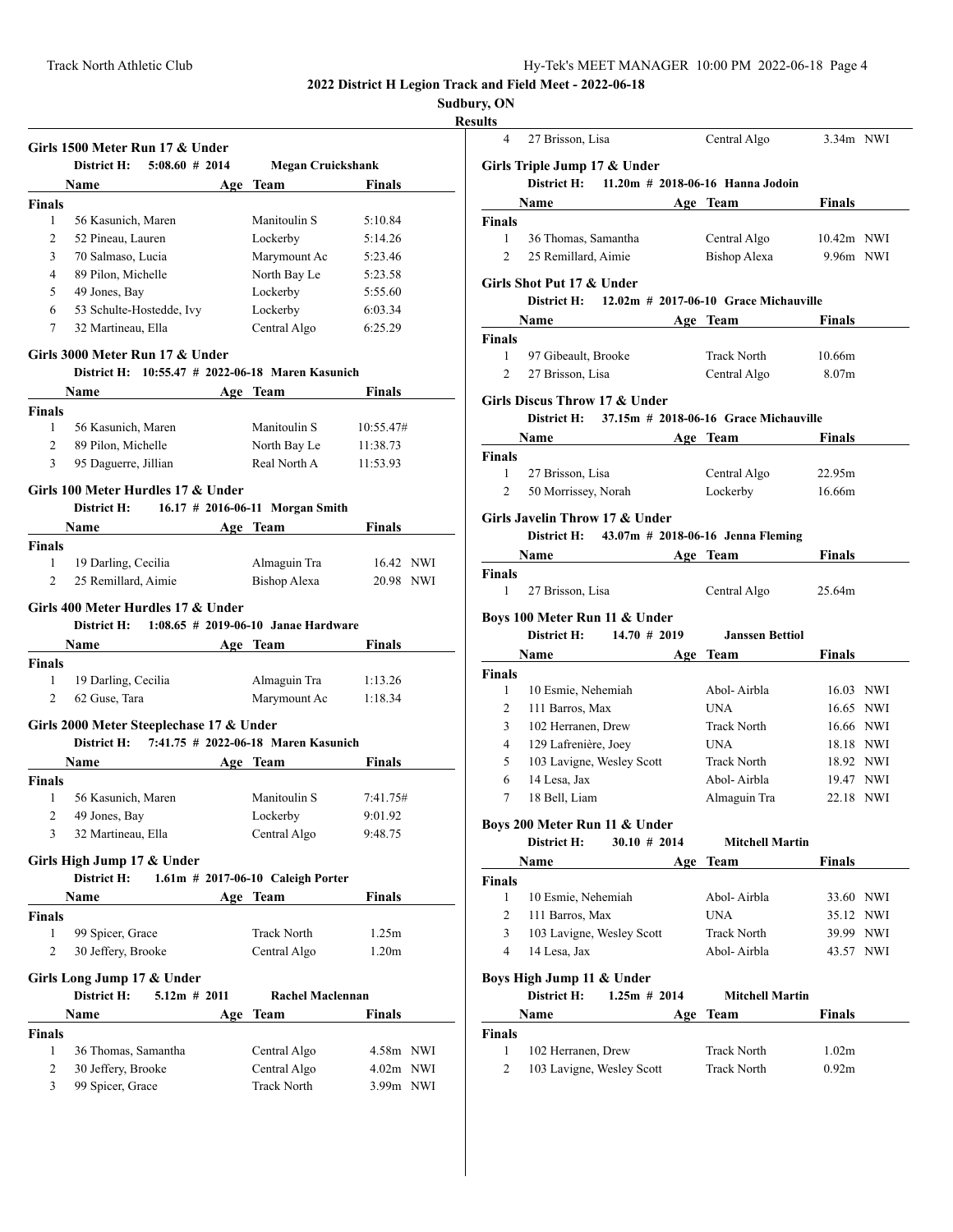| Hy-Tek's MEET MANAGER 10:00 PM 2022-06-18 Page 5 |  |  |  |
|--------------------------------------------------|--|--|--|
|--------------------------------------------------|--|--|--|

### **Results**

|                                        | District H:                                  | $4.03m \# 2019$  |     |                                       |               |  |
|----------------------------------------|----------------------------------------------|------------------|-----|---------------------------------------|---------------|--|
|                                        | Name                                         |                  |     | Logan Mcaulay                         |               |  |
|                                        |                                              |                  |     | Age Team                              | Finals        |  |
| <b>Finals</b><br>1                     | 10 Esmie, Nehemiah                           |                  |     | Abol-Airbla                           | $3.14m$ NWI   |  |
| 2                                      |                                              |                  |     | <b>Track North</b>                    | $2.66m$ NWI   |  |
|                                        | 103 Lavigne, Wesley Scott                    |                  |     |                                       |               |  |
| 3                                      | 128 Lafreniere, Joey                         |                  |     | UNA.                                  | $2.41m$ NWI   |  |
|                                        | Boys Triple Jump 11 & Under<br>District H:   | $8.49m \# 2019$  |     |                                       |               |  |
|                                        | Name $\qquad \qquad$                         |                  |     | <b>Logan Mcaulay</b><br>Age Team      | <b>Finals</b> |  |
| <b>Finals</b>                          |                                              |                  |     |                                       |               |  |
| 1                                      | 102 Herranen, Drew                           |                  |     | <b>Track North</b>                    | $7.12m$ NWI   |  |
|                                        | Boys Shot Put 11 & Under                     |                  |     |                                       |               |  |
|                                        | District H:                                  |                  |     | 8.37m # 2018-06-16 Jackson Culin      |               |  |
|                                        |                                              |                  |     | Age Team                              | Finals        |  |
| <b>Finals</b>                          |                                              |                  |     |                                       |               |  |
| 1                                      | 103 Lavigne, Wesley Scott                    |                  |     | <b>Track North</b>                    | 3.85m         |  |
|                                        | Boys 100 Meter Run 13 & Under                |                  |     |                                       |               |  |
|                                        | District H: $12.54 \# 2011$                  |                  |     | <b>Brett Grossman</b>                 |               |  |
|                                        | Name                                         |                  | Age | Team                                  | Finals        |  |
| <b>Finals</b>                          |                                              |                  |     |                                       |               |  |
| $\mathbf{1}$                           | 121 Fransen, Janssen                         |                  |     | UNA.                                  | 13.33 NWI     |  |
| 2                                      | 104 Luoma, Julian                            |                  |     | <b>Track North</b>                    | 14.62 NWI     |  |
| 3                                      | 21 Griffiths, Noah                           |                  |     | Almaguin Tra                          | 14.69 NWI     |  |
| 4                                      | 115 Charette, Eliam                          |                  |     | <b>UNA</b>                            | 16.35 NWI     |  |
|                                        |                                              |                  |     |                                       |               |  |
|                                        |                                              |                  |     |                                       |               |  |
|                                        | Boys 200 Meter Run 13 & Under<br>District H: | $26.86 \# 2012$  |     | <b>Ethan Gladu</b>                    |               |  |
|                                        | Name                                         |                  | Age | Team                                  | Finals        |  |
|                                        |                                              |                  |     |                                       |               |  |
| 1                                      | 121 Fransen, Janssen                         |                  |     | <b>UNA</b>                            | 27.01 NWI     |  |
| 2                                      | 118 Dubreuil, Ty                             |                  |     | <b>UNA</b>                            | 27.41 NWI     |  |
| 3                                      | 101 Graham, Lucas                            |                  |     | <b>Track North</b>                    | 30.62 NWI     |  |
| 4                                      | 21 Griffiths, Noah                           |                  |     |                                       | 33.22 NWI     |  |
| 5                                      | 115 Charette, Eliam                          |                  |     | Almaguin Tra<br><b>UNA</b>            | 35.40 NWI     |  |
|                                        |                                              |                  |     |                                       |               |  |
|                                        | Boys 300 Meter Run 13 & Under<br>District H: | $42.25 \pm 2011$ |     | <b>Brett Grossman</b>                 |               |  |
|                                        | Name                                         |                  |     | Age Team                              | <b>Finals</b> |  |
|                                        |                                              |                  |     |                                       |               |  |
| 1                                      | 115 Charette, Eliam                          |                  |     | <b>UNA</b>                            | 57.44         |  |
|                                        |                                              |                  |     |                                       |               |  |
|                                        | Boys 800 Meter Run 13 & Under<br>District H: |                  |     | 2:27.07 # 2017-06-10 Julian Wemigwans |               |  |
|                                        | Name                                         |                  |     | Age Team                              | Finals        |  |
|                                        |                                              |                  |     |                                       |               |  |
| <b>Finals</b><br>Finals<br>Finals<br>1 | 7 Dale, Grady                                |                  |     | Abol-Airbla                           | 2:41.22       |  |

|                         | Name $\qquad \qquad$                     |                 |     | Age Team                             | <b>Finals</b>  |  |
|-------------------------|------------------------------------------|-----------------|-----|--------------------------------------|----------------|--|
| <b>Finals</b>           |                                          |                 |     |                                      |                |  |
| 1                       | 104 Luoma, Julian                        |                 |     | <b>Track North</b>                   | 4:38.67        |  |
| 2                       | 100 Abols, Eden                          |                 |     | <b>Track North</b>                   | 4:40.82        |  |
|                         |                                          |                 |     |                                      |                |  |
|                         | Boys Long Jump 13 & Under                |                 |     |                                      |                |  |
|                         | District H:                              |                 |     | $4.97m$ # 2022-06-18 Janssen Fransen |                |  |
|                         | Name                                     |                 |     | Age Team                             | Finals         |  |
| <b>Finals</b><br>1      | 121 Fransen, Janssen                     |                 |     | <b>UNA</b>                           | 4.97m# NWI     |  |
| $\overline{2}$          | 101 Graham, Lucas                        |                 |     | <b>Track North</b>                   | 3.95m NWI      |  |
| 3                       | 104 Luoma, Julian                        |                 |     | <b>Track North</b>                   | $3.57m$ NWI    |  |
| 4                       | 21 Griffiths, Noah                       |                 |     | Almaguin Tra                         | $3.55m$ NWI    |  |
| 5                       | 100 Abols, Eden                          |                 |     | <b>Track North</b>                   | $2.91m$ NWI    |  |
|                         |                                          |                 |     |                                      |                |  |
|                         | Boys Triple Jump 13 & Under              |                 |     |                                      |                |  |
|                         | District H: $9.81m \# 2012$              |                 |     | <b>Jarod Roy</b>                     |                |  |
|                         | Name                                     |                 |     | Age Team                             | Finals         |  |
| <b>Finals</b>           |                                          |                 |     |                                      |                |  |
| 1                       | 101 Graham, Lucas                        |                 |     | <b>Track North</b>                   | $7.81m$ NWI    |  |
|                         | Boys 100 Meter Run 15 & Under            |                 |     |                                      |                |  |
|                         | District H:                              |                 |     | 11.49 $\#$ 2016-06-11 Colin Therrien |                |  |
|                         |                                          |                 |     | Age Team                             | <b>Finals</b>  |  |
| <b>Finals</b>           |                                          |                 |     |                                      |                |  |
| 1                       | 55 Arthurs, Rhyis                        |                 |     | Manitou                              | 11.95 NWI      |  |
| $\overline{c}$          | 44 Parsons, Theo                         |                 |     | Elliot Lake                          | 13.04 NWI      |  |
| 3                       | 119 Eshkawkogan, Kohyn                   |                 |     | UNA                                  | 13.08 NWI      |  |
| 4                       | 112 Brewer-Case, Greyson                 |                 |     | <b>UNA</b>                           | 13.16 NWI      |  |
| 5                       | 137 Carter, Marcus                       |                 |     | York Region                          | 13.83 NWI      |  |
| 6                       | 38 Wells, Hayden                         |                 |     | Central Algo                         | 14.42 NWI      |  |
|                         | Boys 200 Meter Run 15 & Under            |                 |     |                                      |                |  |
|                         | District H:                              | $23.87 \# 2019$ |     | Joshua McKay                         |                |  |
|                         | <b>Name</b>                              |                 |     | Age Team                             | <b>Finals</b>  |  |
| <b>Finals</b>           |                                          |                 |     |                                      |                |  |
| 1                       | 55 Arthurs, Rhyis                        |                 |     | Manitou                              | 25.53 NWI      |  |
| $\overline{c}$          | 112 Brewer-Case, Greyson                 |                 |     | UNA                                  | 27.17 NWI      |  |
| 3                       | 119 Eshkawkogan, Kohyn                   |                 |     | UNA                                  | 27.53 NWI      |  |
|                         | 137 Carter, Marcus                       |                 |     | York Region                          | 27.93 NWI      |  |
| 4                       | 122 Gibeault, Dane                       |                 |     | <b>UNA</b>                           | 28.54 NWI      |  |
| 5                       |                                          |                 |     |                                      |                |  |
|                         |                                          |                 |     |                                      |                |  |
|                         | Boys 300 Meter Run 15 & Under            |                 |     |                                      |                |  |
|                         | District H:                              | $39.85 \# 2019$ |     | <b>Joshua McKay</b>                  |                |  |
|                         | Name                                     |                 | Age | Team                                 | Finals         |  |
|                         |                                          |                 |     |                                      |                |  |
| <b>Finals</b><br>1<br>2 | 137 Carter, Marcus<br>122 Gibeault, Dane |                 |     | York Region<br><b>UNA</b>            | 43.88<br>46.65 |  |

**Name Age Team Finals Finals** 1 54 Sauve, Shiloh Lo-Ellen Par 2:19.50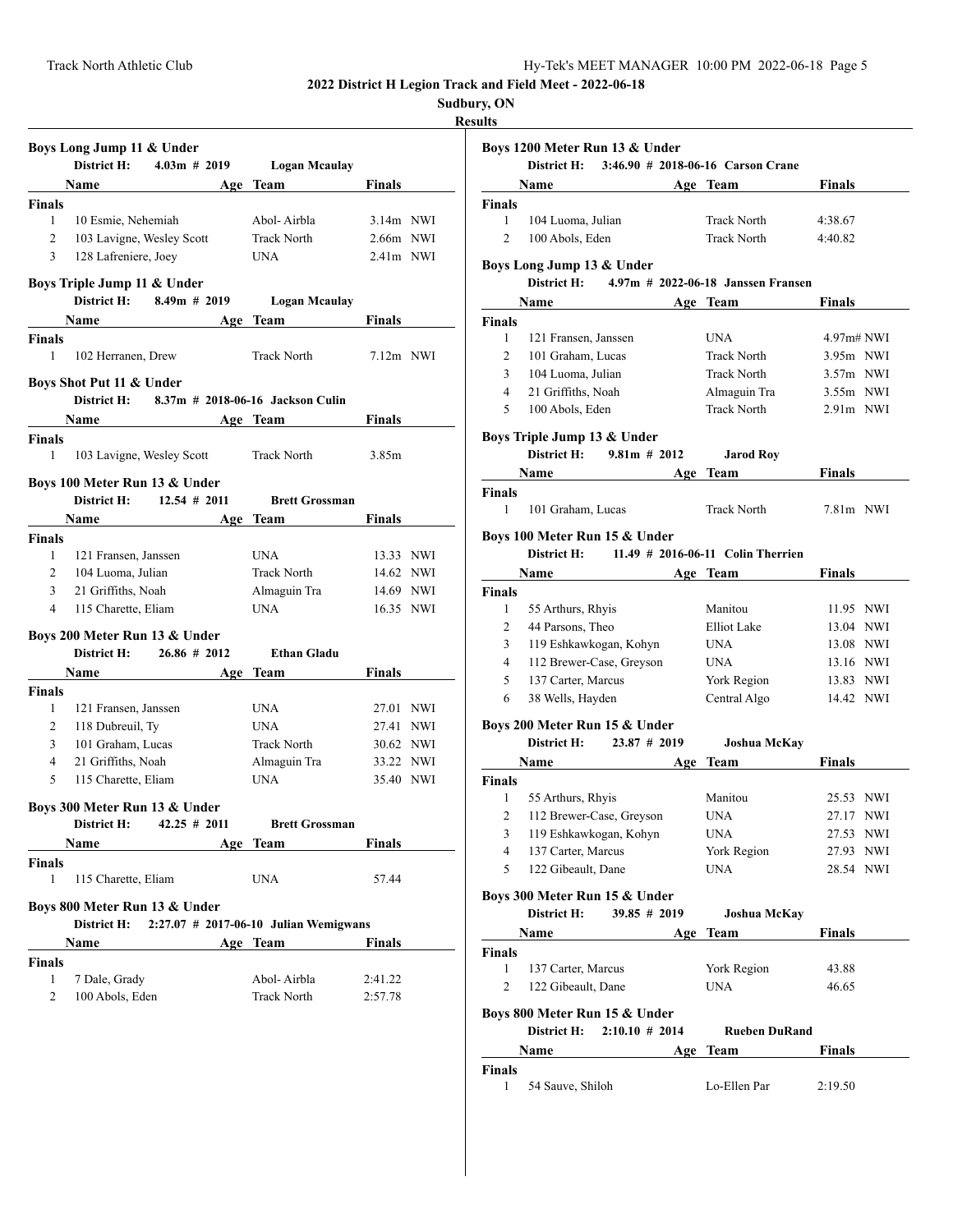**Sudbury, ON**

### **Resu**

|               | Finals  (Boys 800 Meter Run 15 & Under)                        |     |                                   |                   |  |
|---------------|----------------------------------------------------------------|-----|-----------------------------------|-------------------|--|
|               | Name                                                           |     | Age Team                          | <b>Finals</b>     |  |
| 2             | 98 Labrecque, Nicho                                            |     | <b>Track North</b>                | 2:21.32           |  |
| 3             | 85 Daniw, Jesse                                                |     | North Bay Le                      | 2:22.01           |  |
| 4             | 84 Culin, Jackson                                              |     | North Bay Le                      | 2:24.75           |  |
|               | Boys 1200 Meter Run 15 & Under                                 |     |                                   |                   |  |
|               | District H: 3:35.08 # 2017-06-10 Kendyn Mashinter              |     |                                   |                   |  |
|               | Name                                                           |     | Age Team                          | Finals            |  |
| <b>Finals</b> |                                                                |     |                                   |                   |  |
| 1             | 85 Daniw, Jesse                                                |     | North Bay Le                      | 3:50.05           |  |
| 2             | 96 Nicoll, Kyler                                               |     | South Simcoe                      | 3:51.30           |  |
| 3             | 76 Mara, Xavier                                                |     | <b>MSS</b>                        | 4:02.71           |  |
| 4             | 44 Parsons, Theo                                               |     | Elliot Lake                       | 4:17.68           |  |
|               | Boys 2000 Meter Run 15 & Under                                 |     |                                   |                   |  |
|               | District H: 6:16.22 # 2017-06-10 Kendyn Mashinter              |     |                                   |                   |  |
|               | Name                                                           |     | Age Team                          | Finals            |  |
| <b>Finals</b> |                                                                |     |                                   |                   |  |
| 1             | 96 Nicoll, Kyler                                               |     | South Simcoe                      | 6:45.19           |  |
| 2             | 76 Mara, Xavier                                                |     | <b>MSS</b>                        | 6:50.68           |  |
| 3             | 44 Parsons, Theo                                               |     | Elliot Lake                       | 7:27.68           |  |
|               | Boys 100 Meter Hurdles 15 & Under                              |     |                                   |                   |  |
|               | District H:<br>$14.63 \# 2011$                                 |     | <b>Bailey Gravel</b>              |                   |  |
|               | Name                                                           |     | Age Team                          | Finals            |  |
| Finals        |                                                                |     |                                   |                   |  |
| 1             | 127 Lacroix, Corey                                             |     | <b>UNA</b>                        | 15.35 NWI         |  |
| 2             | 38 Wells, Hayden                                               |     | Central Algo                      | 21.20 NWI         |  |
|               | Boys 1500 Meter Steeplechase No water jum 15 & Under           |     |                                   |                   |  |
|               | District H: $4:58.88 \# 2012$                                  |     | <b>Aidan Spoel</b>                |                   |  |
|               | Name                                                           |     | Age Team                          | Finals            |  |
| <b>Finals</b> |                                                                |     |                                   |                   |  |
| 1             | 76 Mara, Xavier                                                |     | <b>MSS</b>                        | 5:43.13           |  |
|               | Boys High Jump 15 & Under                                      |     |                                   |                   |  |
|               | District H:<br>$1.74m$ # 2013                                  |     | <b>Noah Lapierre</b>              |                   |  |
|               | <b>Name</b>                                                    | Age | <b>Team</b>                       | Finals            |  |
| Finals        |                                                                |     |                                   |                   |  |
| 1             | 28 Burns, Ronan                                                |     | Central Algo                      | 1.60 <sub>m</sub> |  |
| 2             | 124 Graffi, Riley                                              |     | UNA                               | 1.55m             |  |
|               |                                                                |     |                                   |                   |  |
|               | Boys Long Jump 15 & Under<br>District H:                       |     | $6.15m$ # 2018-06-16 Logan Spicer |                   |  |
|               | Name                                                           |     | Age Team                          | <b>Finals</b>     |  |
|               |                                                                |     |                                   |                   |  |
| Finals<br>1   | 28 Burns, Ronan                                                |     | Central Algo                      | 5.13m NWI         |  |
| 2             | 124 Graffi, Riley                                              |     | UNA                               | 4.92m NWI         |  |
| 3             | 119 Eshkawkogan, Kohyn                                         |     | UNA                               | 4.65m NWI         |  |
|               |                                                                |     |                                   |                   |  |
|               | Boys Triple Jump 15 & Under<br>District H:<br>$12.37m \# 2013$ |     | <b>Ryan Taylor</b>                |                   |  |
|               | Name                                                           |     |                                   |                   |  |
|               |                                                                | Age | Team                              | Finals            |  |
| Finals<br>1   | 28 Burns, Ronan                                                |     | Central Algo                      | 10.70m NWI        |  |
|               |                                                                |     |                                   |                   |  |

|                                | Boys Shot Put 15 & Under                                      |  |                                                  |                                     |
|--------------------------------|---------------------------------------------------------------|--|--------------------------------------------------|-------------------------------------|
|                                | District H: 19.13m # 2013                                     |  | <b>Joseph Maxwell</b>                            |                                     |
|                                | Name                                                          |  | Age Team                                         | Finals                              |
| <b>Finals</b>                  |                                                               |  |                                                  |                                     |
| 1                              | 84 Culin, Jackson                                             |  | North Bay Le                                     | 11.94m                              |
|                                | <b>Boys Discus Throw 15 &amp; Under</b>                       |  |                                                  |                                     |
|                                | District H: $59.65m \# 2013$                                  |  | <b>Joseph Maxwell</b>                            |                                     |
|                                | Name                                                          |  | Age Team                                         | Finals                              |
| <b>Finals</b>                  |                                                               |  |                                                  |                                     |
| $\mathbf{1}$                   | 84 Culin, Jackson                                             |  | North Bay Le                                     | 37.36m                              |
| 2                              | 44 Parsons, Theo                                              |  | Elliot Lake                                      | 20.30 <sub>m</sub>                  |
|                                |                                                               |  |                                                  |                                     |
|                                | Boys Javelin Throw 15 & Under<br>District H: $44.24m \# 2011$ |  |                                                  |                                     |
|                                |                                                               |  | Keegan Moore                                     |                                     |
|                                | <b>Name</b>                                                   |  | Age Team                                         | <b>Finals</b>                       |
| <b>Finals</b>                  | 1 84 Culin, Jackson                                           |  | North Bay Le                                     | 33.84m                              |
|                                | 2 44 Parsons, Theo                                            |  | Elliot Lake                                      | 29.78m                              |
| 3                              | 120 Fleming, Steven                                           |  | <b>UNA</b>                                       | 19.25m                              |
|                                |                                                               |  |                                                  |                                     |
|                                | Boys 100 Meter Run 17 & Under                                 |  |                                                  |                                     |
|                                | District H: 11.05 # 2019                                      |  | <b>Logan Spicer</b>                              |                                     |
|                                | Name                                                          |  | Age Team                                         | Finals                              |
| <b>Finals</b>                  |                                                               |  |                                                  |                                     |
|                                |                                                               |  |                                                  |                                     |
| $\mathbf{1}$                   | 80 Carruthers, Liam                                           |  | North Bay Le                                     |                                     |
| $\overline{2}$                 | 93 Tooley, Quinn                                              |  | North Bay Le                                     |                                     |
| 3                              | 135 Whitfield-Hurley, Easton                                  |  | <b>UNA</b>                                       | 11.79 NWI<br>12.08 NWI<br>34.00 NWI |
|                                | Boys 200 Meter Run 17 & Under                                 |  |                                                  |                                     |
|                                | District H: 22.64 # 2011                                      |  | <b>Corey Conforzi</b>                            |                                     |
|                                | <b>Name</b>                                                   |  | Age Team                                         | Finals                              |
|                                |                                                               |  |                                                  |                                     |
| 1                              | 80 Carruthers, Liam                                           |  | North Bay Le                                     | 23.95 NWI                           |
| 2                              | 93 Tooley, Quinn                                              |  | North Bay Le                                     |                                     |
| 3                              | 135 Whitfield-Hurley, Easton                                  |  | UNA                                              | 25.01 NWI<br>27.09 NWI              |
| $\overline{4}$                 | 31 Kirby, Isaac                                               |  | Central Algo                                     | 27.38 NWI                           |
|                                |                                                               |  |                                                  |                                     |
|                                | Boys 400 Meter Run 17 & Under<br>District H:                  |  |                                                  |                                     |
|                                |                                                               |  | 51.65 # 2018-06-16 Zachari Mainville             |                                     |
|                                | Name                                                          |  | Age Team                                         | <b>Finals</b>                       |
| 1                              | 47 Lacroix, Liam                                              |  | Lo Ellen                                         | 54.87                               |
| $\overline{c}$                 | 80 Carruthers, Liam                                           |  | North Bay Le                                     | 55.87                               |
| 3                              | 29 Byman, Micah                                               |  | Central Algo                                     | 57.98                               |
| 4                              | 126 Joiner, Russell                                           |  | <b>UNA</b>                                       | 58.39                               |
| 5                              | 127 Lacroix, Corey                                            |  | <b>UNA</b>                                       | 58.52                               |
| 6                              | 54 Sauve, Shiloh                                              |  | Lo-Ellen Par                                     | 59.16                               |
| 7                              | 57 Wilkin, Alan                                               |  | Manitoulin S                                     | 59.59                               |
|                                |                                                               |  |                                                  |                                     |
|                                | Boys 800 Meter Run 17 & Under                                 |  |                                                  |                                     |
| <b>Finals</b><br><b>Finals</b> | District H:<br>Name                                           |  | $2:00.18$ # 2018-06-16 Colin Withers<br>Age Team | Finals                              |

1 47 Lacroix, Liam Lo Ellen 2:07.67 2 29 Byman, Micah Central Algo 2:11.50